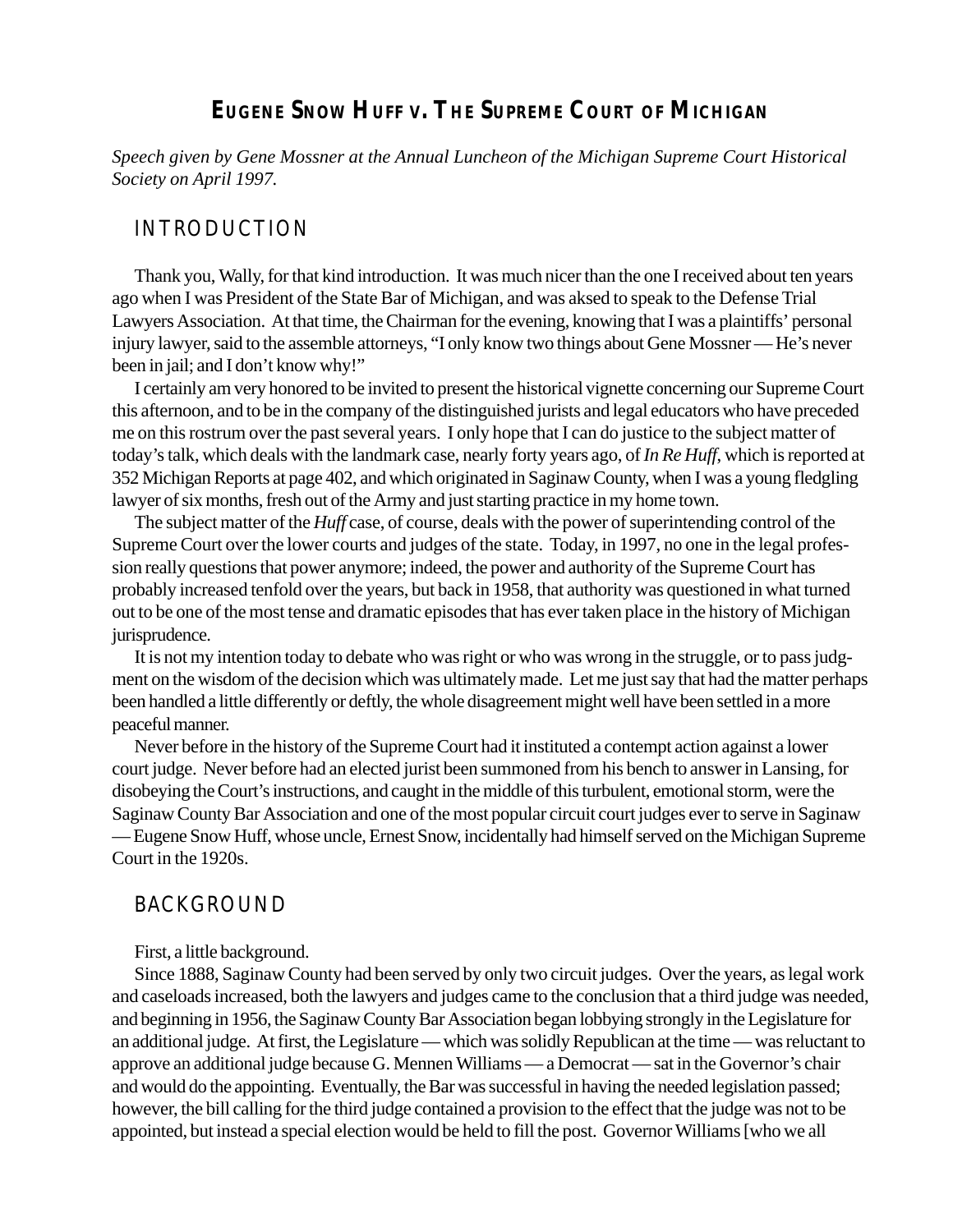know later went on to become a Chief Justice of our Supreme Court] promptly vetoed the bill. So, it was back to the drawing boards.

There was a good deal of behind the scenes maneuvering at this point, but to make a long story short, the Republican lawyers of Saginaw and the Democratic lawyers made a "deal" to the effect that if the Republican legislature would pass the bill again, this time giving the Governor the power to appoint the judge, the Democratic lawyers would agree and urge that the Governor appoint a Republican, then Probate Judge Fred Borchard, to the circuit bench, and in turn the Governor would then appoint a Democrat, Glenn Jordan, to the probate bench, replacing Borchard.

By the spring of 1958, all of this had been agreed upon; Saginaw was to get its third circuit judge and everyone was awaiting the appointment by the Governor. However, there proved to be "a fly in the ointment," as the saying goes.

### THE PROTAGONISTS

At this point, let me list some of the key players in this little drama, because you will find none of this in the reported decision of the Supreme Court in your law libraries.

Meredith Doyle, who was then the Court Administrator for the State, had strongly opposed the third circuit judge for the Saginaw Circuit, and had testified before the legislative committees that there was no need for a third judge. All that was needed, according to Doyle, was for the Saginaw judges to work harder and handle their dockets more efficiently. Doyle was strongly supported in this view by Justice Eugene F. Black of Port Huron — himself a very hard working justice and former circuit court judge.

In his battle against the third judge for Saginaw County, Doyle had accused the Saginaw judges of mismanaging their court and causing a serious backlog of nearly 400 cases which were more than two years old. He argued that while the state wide average was 750 cases per judge, Saginaw's case load was only 718. He also argued that in Wayne County the average was 985 cases per judge, and in Washtenaw County, where they had only one judge, James Breakey, disposed of 1,410 cases per year. Saginaw lawyers had argued that Doyle's figures were old and out of date and did not represent the true picture of the docket in Saginaw. They also contended that more cases were tried in Saginaw than in other counties, and consequently, Doyle's statistics were skewed. Further, they argued, the aim or objective of the court system was not speed, but justice. Several of them, who had experience with Judge Breakey in Ann Arbor, reported that he often tried cases on the weekends, held court on Christmas Eve, and sometimes did not even take lunch breaks. In short, they did not want this kind of "assembly line procedure" in Saginaw.

Once the bill authorizing a third circuit judge had been passed in the Legislature and signed by Governor Williams, Doyle announced that Saginaw's case load would drop dramatically and that therefore their judges would be required to "lend a hand elsewhere."

When Doyle came to Saginaw on April 28, 1958, along with Justice Eugene F. Black and Chief Justice John R. Dethmers, and advised Judge Huff that he was being assigned to Wayne County beginning May 12 for a one month period, and that Circuit Judge Timothy Quinn would replace him during that month as presiding judge, "the fat was in the fire."

\*\*\*\*

Circuit Judge Eugene Snow Huff was a handsome, popular, studious and well regarded circuit judge who had been elected to the bench in Saginaw in 1947, shortly after he had returned from service in World War II. Before the war, he had briefly served as a municipal judge before being drafted into the Army. Entering as a private, he had emerged a captain, having served with General MacArthur in the Philippines, and having earned two battle stars for combat in New Guinea. Legal blood flowed in his veins. His father had been Saginaw's first Friend of the Court. An uncle, Byron Snow, had also been a Saginaw Circuit Judge, and another uncle, Ernest Snow, had served as a Justice of the Michigan Supreme Court in the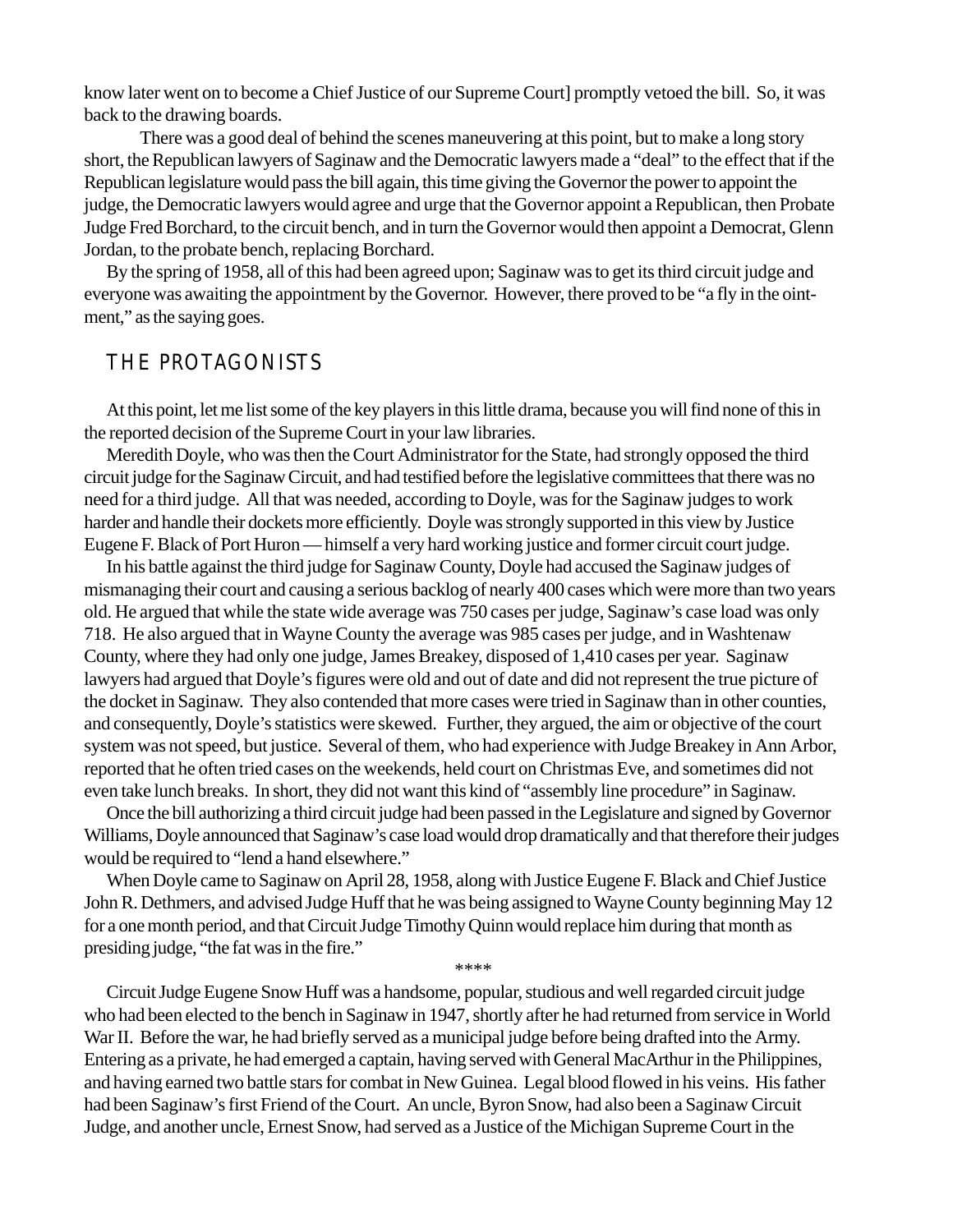1920s. In 1952, Saginaw County Republicans had promoted Judge Huff himself as a candidate for the Michigan Supreme Court, but at the Judge's insistence had withdrawn his name from consideration at the convention. On the bench, he was mild mannered and soft spoken, courteous and considerate, but as people were soon to find out, he also had in him a streak of dogged determination that ultimately set him on a collision course with the Supreme Court of Michigan.

\*\*\*\*

Timothy Quinn, who also played a lead role in this drama, was at the time the Circuit Judge of Tuscola and Lapeer Counties. He had gained a well deserved reputation among attorneys for being somewhat of a martinet on the bench, but was regarded by Justice Black, Meredith Doyle and Chief Justice John Dethmers as an effective "troubleshooter," assisting other circuits with their docket problems. Saginaw lawyers, on the other hand, regarded him rather as a "troublemaker" and an interloper in local affairs, who was intruding on their domain.

Judge Quinn had announced new circuit court rules which he had prepared for Saginaw County:

(1) First, with regard to adjournments of motions and cases set for trial, he would require signed affidavits, containing written consent from all parties and their attorneys that a continuance was agreed to.

(2) Secondly, emergency requests for adjournment of matters, even those including illness or death in the family, would have to be supported by the same type affidavits.

(3) Third, those cases which were adjourned and not tried on the dates scheduled would go to the bottom of the trial list.

(4) Finally, no court time would be allowed to discuss settlement.

Further, under Quinn's rules, as soon as one case was disposed of, the next case would be called and parties and their witnesses had to be ready. Under this procedure no one knew whether their case would be tried on a particular day and as a consequence, lawyers and their clients and their witnesses would have to wait around in the halls of the courthouse not knowing if their case would be tried that day, the next day or the next week.

While those kinds of rules, or similar rules, may be fairly common today, they were unheard of forty years ago when litigation was conducted at a much more leisurely pace than it is today, and adjournments were rather routinely granted upon the representation of a lawyer that one was needed.

\*\*\*\*

When word got around that Judge Huff was, in effect, being removed as Presiding Judge and sent to Detroit for a month, and that a "foreign judge" [as they referred to him] from an adjoining county was replacing him, and that new rules were replacing long standing local rules, the leaders of the Bar Association and virtually all of the lawyers became indignant. Not only were they irked that they had not been consulted about any problems which may have existed in the circuit, but they were convinced beyond a shadow of a doubt that Doyle was retaliating against Saginaw for having obtained a third judge over his vehement objection. They reasoned that if Huff could be ordered to leave his bench for thirty days, he could be ordered to leave for six months, or a year, or conceivably for the entire term of office to which he had been elected. While judges had, form time to time, assisted in other circuits in cases of illness for death or other emergency situations, the lawyers contended that it was the intent of the judicial article of the State Constitution that citizens in any given county were entitled to the services of a judge from their own county.

On the evening of May 7, 1958, the Saginaw County Bar Association held a meeting at the old Bancroft Hotel in downtown Saginaw. The meeting room was packed with lawyers, young and old. Nearly 100 of its 150 members at the time were present. It was a highly emotional meeting. Judge Huff acknowledged during the course of the evening that: "There is no doubt that cases can be tried faster, but the real question is: Should they be? Statistics do not necessarily show that justice is being done. Saginaw tries more cases than do other counties, and we do not do so on an assembly line basis."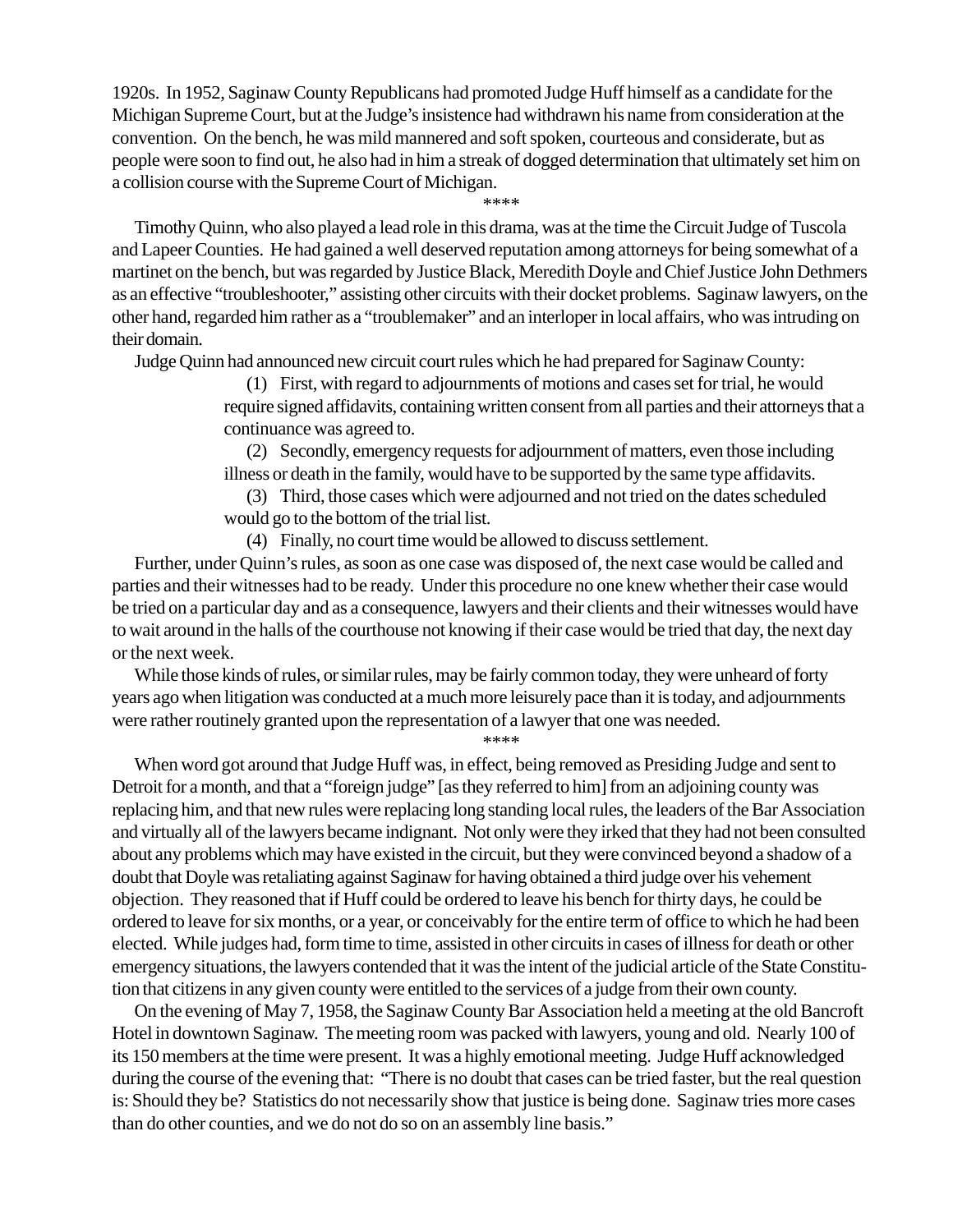The high point of the evening was a stirring and passionate speech by the "Dean" of the Saginaw Bar, white-maned 69-year old Robert J. Curry, a lawyer of the old school, who was one of the most effective orators I have ever heard. For nearly 45 minutes, he held the floor, eloquently evoking biblical and historical images, and invoking good natured humor at times, he urged his fellow attorneys to stand with Judge Huff against this intrusion from on high. At one point, he roared like a lion: "Men have always had to stand up against organized government to obtain and defend their rights, and now is such a time; let us not shirk our duty."

Referring to Judge Quinn's new rules, he assailed them as an indictment of the integrity of the Saginaw County Bar and questioned the right of this "foreign judge" to come in and "make rules for us to follow in a county where not a single ballot was cast, making him our ruler."

He added: "Why, if I passed away next week, I wonder if any of you would be allowed to attend my funeral if it was on one of Judge Quinn's court days!"

A standing ovation greeted Curry when he finished, and following this, a resolution was unanimously passed urging Judge Huff to respectfully decline the assignment to Wayne County and to stay and hold court in the county which had elected him.

The full text of that resolution is rather lengthy but I would like to quote just a few of the more choice phrases to give you a little flavor of the document.

It began by outlining how the State Court Administrator had ordered Judge Huff to leave his bench in Saginaw County and go to Detroit for a one month period and "that a judge not elected by the voters of Saginaw County would take over the duties of our judge, even to the extent of being presiding judge of our circuit court."

It went on:

"The Saginaw County Bar Association has given to this great state, and to the nation, many great jurists and many great lawyers. We live in Saginaw County. We belong to the people of Saginaw. Here many of us were born. In many cases, our parents, our brothers and our sisters have labored and worked in factories and on the farm to enable us to get a legal education. We share with the people of Saginaw the common tragedies of life. We have stood beside them at the graves of mutual friends. We have worked side by side with them in building schools, hospitals and churches. We worship the same God. Our children play with their children. Many of us have fought in the battles of freedom beside their sons and fathers. We represent them with all the ability and courage which the Almighty has seen fit to bestow upon us. The real purpose of law and administration of it is to enable people to live in harmony with each other and with their Creator. We know the temper of our own people.

We have always been ready and willing to cooperate with the Supreme Court, with the Court Administrator, with our local judges, and court officers … to further the administration of justice. And we stand ready and willing to do so now. We wish to live in harmony with all the branches of the government concerned with the administration of justice."

#### It continued:

"In the convention which drafted our Constitution there were delegates who proposed that the State of Michigan be made into one judicial circuit so that any circuit judge could be sent to serve in any part of the State, regardless of the county in which he was elected. Their proposals were defeated in the convention …

We contend that there is no authority in the Supreme Court or the Court Administrator to set aside or nullify any provision of our State Constitution …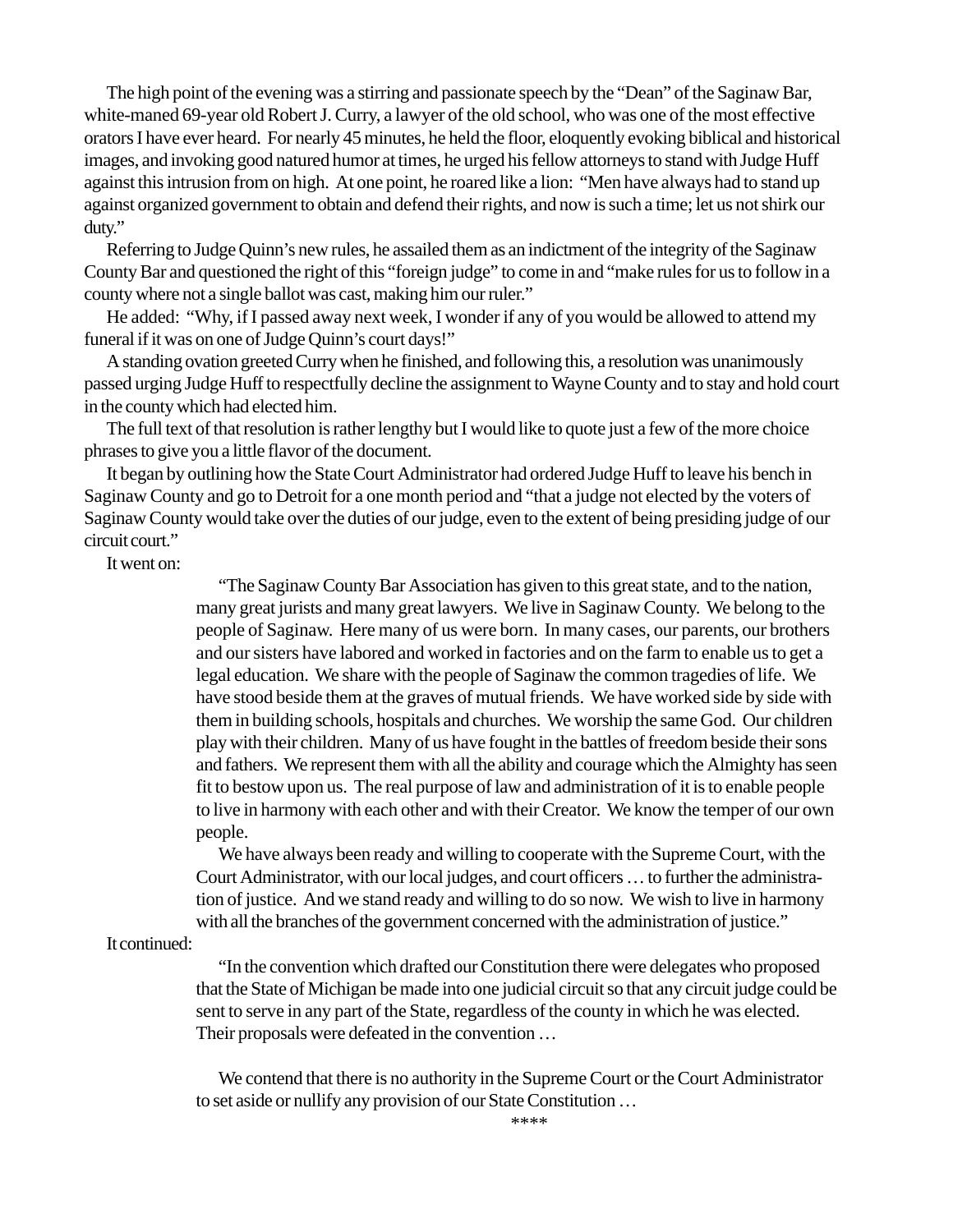It is our opinion that a judge has the right under both the State and Federal Constitutions to occupy the office to which he has been elected by the people. And it is also our opinion that the people of Saginaw County have the right under the State and Federal Constitutions to have the service of the judges whom they have elected.

The Magna Charta in 1215 A.D. guaranteed the right to justice without unreasonable and unnecessary delay. That is a sound judicial policy, and through the centuries great jurists have pursued it. We endorse that policy. If justice be the goal, speed in the disposition of litigation is commendable, but, if speed be the goal, the rights of free men under the law will soon perish.

A few years ago, in the field of criminal law the courts of our state developed a mania for speed. Men were arrested, tried, convicted, sentence, and on the way to prison within a few hours. The Supreme Court of the United States set us right. Many of these cases were ordered retried. We became known as the 'quick justice' state.

In the field of civil practice, we trust that it will never be necessary for the Supreme Court of the United States to save us from a similar mania. We are not impressed by statistics from which it is inferred that our judges should hear and decide cases at the average of one every 60 minutes."

Copies of the Bar's Resolution were sent to all of the bar associations in the state and to all circuit judges in the state in an attempt to rally their support. While there may have been others who sympathized with Judge Huff and his plight, and Robert Curry claimed that he had received numerous telephone calls of support from judges who did not wish to be named, only two spoke out publicly: Judges Lucien Sweet and Raymond Fox of Kalamazoo.

There were, however, many voices raised in support of their judge by the ordinary and prominent citizens of Saginaw. The Saginaw News' "Peoples Forum" was swamped with letters to the editor, expressing their outrage at the Supreme Court's action, and insisting that they had a right to have a judge whom they had elected sit in judgment of their cases.

Some taxpayers were even preparing a protest to Lansing, saying they were being charged \$20.00 a day for Judge Quinn's services, even though they had not invited him to come. They calculated that the total bill to the citizens would exceed \$1,000.00 for his time and expenses.

The following day, May 8, the Judge wrote a polite but firm letter to the Court Administrator, Meredith Doyle, declining reassignment to Wayne County, and informing him that on Monday, May 12, he would continue to hold court in Saginaw County.

On Friday, May 9, Doyle received the letter and a hastily convened conference of the Supreme Court was held later that day. It was decided that a formal court order from the Supreme Court would be entered requiring Judge Huff to go to Wayne County on Monday. It was reported that two justices dissented, Justice George Edwards and Justice Thomas M. Kavanagh.

Over the weekend, Judge Huff confirmed that he had received a telephone call from Chief Justice Dethmers late Saturday afternoon advising him that the Court expected him to be in Detroit on Monday morning.

Judge Quinn, on Saturday, asked to comment on the situation in Saginaw, said flatly: "If there is going to be trouble, I am ready for it."

## CONFRONTATION DAY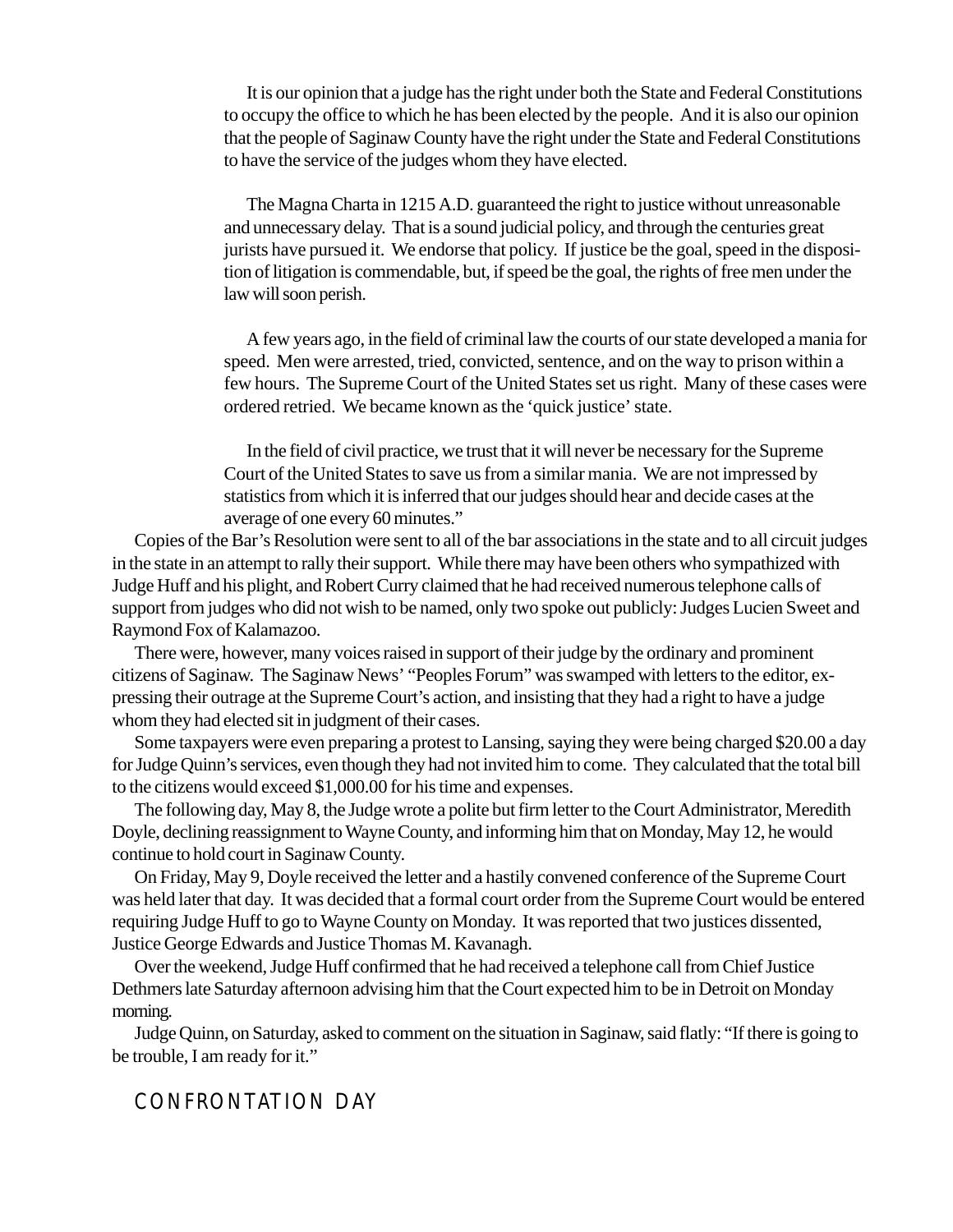Monday, May 12, 1958, was motion day in Saginaw County. Court was held in the stately old red brick courthouse at the corner of South Michigan Avenue and Court Street. Mondays were usually busy days with many lawyers and litigants roaming the hallways, but on this day the place was packed. Many citizens of Saginaw, having read of developments over the weekend in the newspaper, wanted to see what was going to happen.

I was also present that morning, having a couple of minor motions to present in the courtroom across the hall from Judge Huff — before the Honorable James E. O'Neill, our other circuit judge at the time, who, incidentally, having been asked to comment on the situation, was quoted in the press as saying: "The decision to assign Judge Quinn to out circuit was not made on my account."

Court usually opened at 9:30 a.m. on Mondays, but knowing that Judge Quinn intended to be present, Judge Huff arrived one hour early, at 8:30 a.m. and promptly took his customary seat on the bench. In the ensuing hour, his large courtroom began to fill with spectators, lawyers, court house personnel and ordinary citizens. Around 9:00 a.m. Judge Huff read a prepared statement from the bench in which he said, in part:

> "I have tried to lead a Christian way of life, living in harmony with the people of Saginaw. If a judge must be mean, inconsiderate, unmindful of the inconvenience of others, callous to the suffering and misfortunes which bring men and women before the court, I am not the man to serve you.

\*\*\*\*

I do not defy the Supreme Court. I intend to live within the framework of our Constitution. Within that framework, I stand ready to assist the Supreme Court in every way, as I have always done.

I cannot ignore the protests of the people who elected me and the attorneys who practice before me daily.

Now that protests have been made, I cannot in good conscience, carry out the directive of the Court Administrator — Meredith Doyle — to exchange judges for a period of one month commencing today.

Until the legality of this order is determined in orderly process in court, I intend to continue to serve as the Presiding Judge of the Saginaw Circuit."

At this point, the courtroom erupted with loud applause and cheers by the spectators.

At about 9:30 a.m., Judge Quinn walked through the massive swinging doors of Judge Huff's courtroom and announced in a clear and confident voice that he was there by order of the Supreme Court to take charge as presiding circuit judge of the 10<sup>th</sup> Judicial Circuit. He warned Judge Huff that if he refused to leave, he faced not only a contempt citation, but also possible removal from the bench and ultimate disbarment.

Turning his head in the direction of Judge Quinn, Judge Huff, with a smile on his face, announced politely that he was the Presiding Judge of Saginaw County for a 12 month period ending in December 1958, and that he intended to remain as such. He added that there was plenty of judicial business to do, and that he would be pleased to assign work to Judge Quinn.

Judge Quinn, of course, declined, saying: "Inasmuch as I am the presiding judge of this circuit, I cannot accept cases from you."

He then walked out of the courtroom and telephoned Chief Justice Dethmers. A few minutes later, he returned to tell Huff that a formal order from the Supreme Court was on its way and added the warning that, "You are to consider whether your actions in court today will be valid."

Judge Huff proceeded to handle motions during the balance of the morning, each time advising the attorneys that there could be some question about his authority or jurisdiction, and leaving the choice to them as to whether to proceed, but all of the lawyers were willing to go forward.

Because no formal written order had yet been served on Judge Huff, the Supreme Court hastily pre-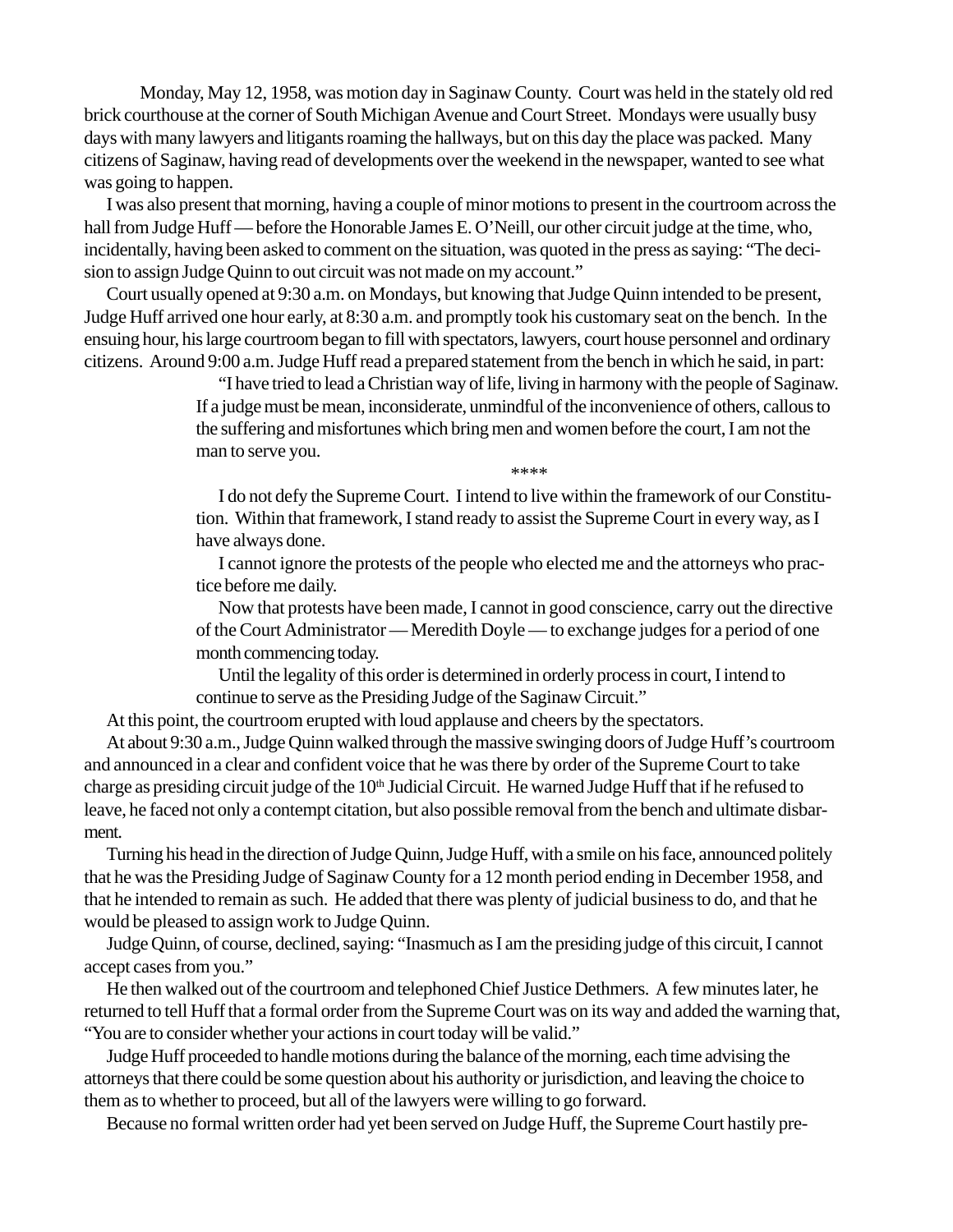pared a written order signed by six of the eight judges [Thomas M. Kavanagh and George Edwards still dissenting] requiring Judge Huff to leave Saginaw and go forthwith to Wayne County. Two state troopers were then dispatched to serve the order, which they did at approximately 2:30 p.m.

During the noon hour, Judge Huff did not go home for lunch as was his custom, but instead sent out for a sandwich and a carton of milk which he consumed at the bench.

After the troopers served the official order on Judge Huff, he recessed court, left the bench and went into his chambers. A few minutes later he emerged and announced that he would continue to sit as the Presiding Judge in Saginaw County. The still packed courtroom again erupted wildly with applause.

It was reported that Judge Huff had expected to receive a writ of prohibition, preventing him from sitting on the bench, but instead the Supreme Court had simply ordered him, in writing, to go to Detroit.

On Monday evening, the Saginaw County Bar Association held another emergency meeting. Because all of the regular meeting rooms at the Bancroft Hotel were booked, the lawyers crowded into the coffee shop area and once again held forth for several hours, discussing what should be done next. In the end, they adopted another resolution supporting their embattled judge and urged him to hang tough. They also voted to attempt to enter the legal dispute as an amicus curiae. There were only two dissenting votes this time, from Circuit Judge James E. O'Neill and Attorney Joseph J. Manolfi [then County Democratic Chairman] who wanted to pass the dispute on to the State Bar of Michigan for a factual study and for a compromise recommendation to resolve the dispute.

On Tuesday morning, May 13, Judge Quinn again appeared in Judge Huff's courtroom along with Frank Warnemunde, long time circuit court clerk, who referred to himself throughout this tense struggle as "Mr. In Between." He too had received an order from the Supreme Court to the effect that Judge Quinn was now presiding judge of the Saginaw Circuit, and that he, Warnemunde, was to take instructions from him. He was caught between a rock and a hard place.

Quinn ordered Warnemunde to remove the files from Judge Huff's bench and to take them to the Board of Supervisors Room, where he was setting up his own courtroom. Caught in the middle, and not wishing to have himself held in contempt of court, Warnemunde rather reluctantly walked to Judge Huff's bench and took a stack of files in his arms.

As he was about to leave the courtroom, once again old Robert J. Curry, pulled himself close to his old friend, looked him straight in the eye, and stated with scorn dripping from his lips: "You know, Frank, at another time in history, when Robert E. Lee was faced with a similar choice as you, he stuck with his people!"

Frank Warnemunde simply shrugged his shoulders and walked with the files and Judge Quinn to the newly established, temporary courtroom down the hall.

Before proceeding to hear cases, Judge Quinn read, in open court, some remarks of his own. They were a scathing denunciation of the Saginaw County Bar Association and the lawyers who were its members. He assailed the actions of the Bar as "The sorriest indictment it has ever been my displeasure to witness," and stated that the lawyers had brought disgrace and dishonor to themselves as officers of the court and to their profession. Having heard that some were planning to boycott his courtroom, he warned the lawyers to appear or face the consequences.

The Bar Association had scheduled a trip to Washington, D.C., the following week so that a number of them could be sworn in to practice before the Supreme Court of the United States. Their admission was to be moved by then Secretary of the Army, Wilbur Brucker, a Saginaw native. Many members of the Bar had made arrangements for the train trip and had hotel reservations. When Judge Quinn heard of "this junket," as he called it, he said: "I am sorry that my appearance conflicts with those plans, but if the choice is between working the day a case is set and the trip to Washington, they had better be here!"

While Judge Quinn presided down the hall, Judge Huff remained in his courtroom for most of the day and for several hours engaged himself in signing orders disposing of 432 cases which were on the "no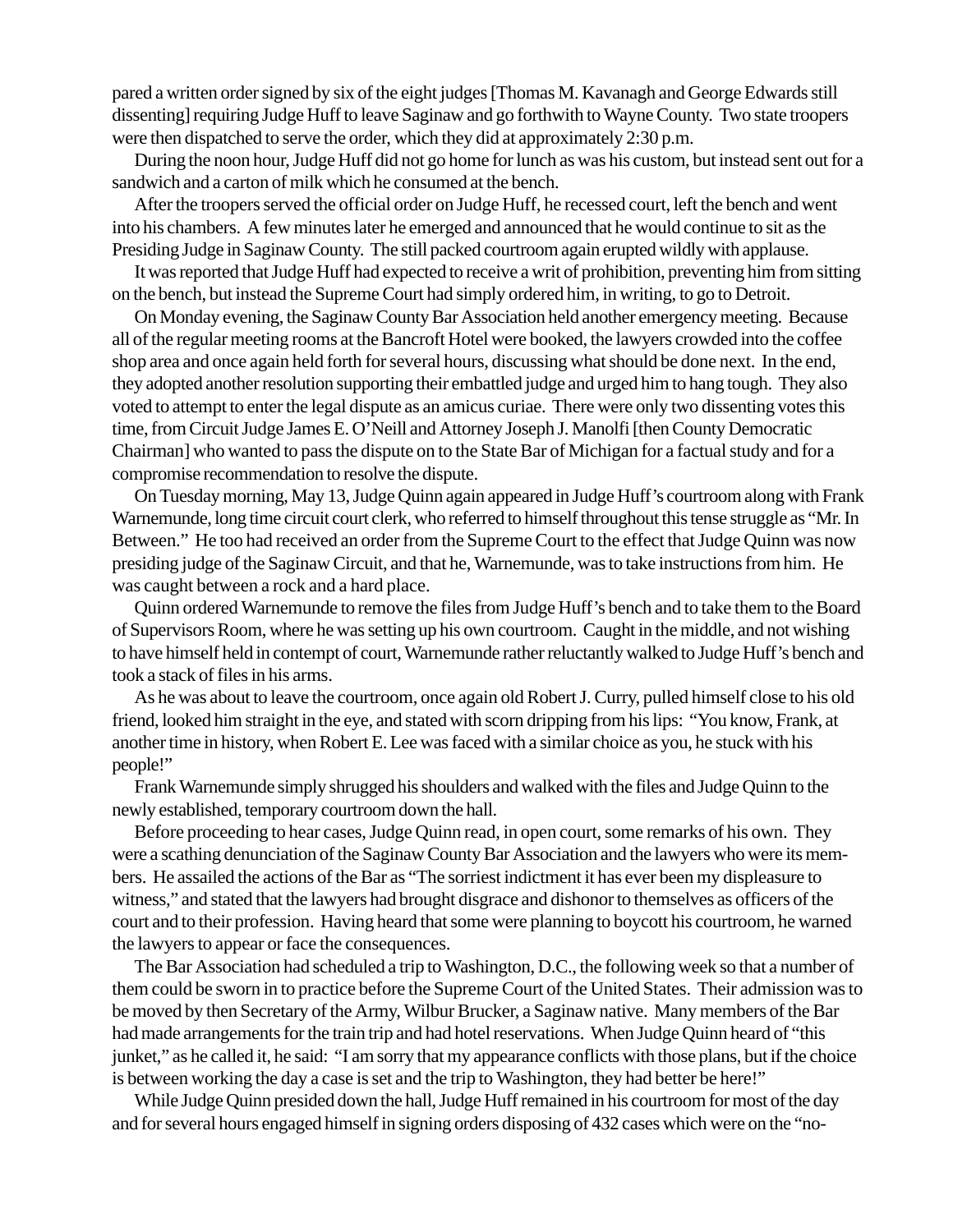progress docket" — mostly divorce cases where the parties had long since reconciled and also some bad check cases and other minor criminal matters that the prosecutor was no longer interested in pursuing. Thus, the large "backlog of cases" to which the Court Administrator Doyle had referred, disappeared with emphatic strokes of the pen.

That evening, at his home on bond Street, Judge Huff was served with a second Supreme Court order by Supreme Court Crier, C.E. Sprague. It was an order requiring him to show cause at a hearing to be held on Friday, May 16, why he should not be held in contempt of court.

During the ensuing days, Wednesday and Thursday, Judge Huff and his attorneys prepared their defense. The Judge also released another statement saying: "I feel like a man being led with bared back to a whipping post while the crowd watches with anticipation. But, the principle involved here reaches to the very foundations of our elective system of justice."

On Wednesday, May 14, the Detroit newspapers reported that the Wayne County judges, themselves under fire by the Supreme Court for not working hard enough and for taking too much vacation time, had voluntarily agreed to cut their vacations to four weeks a year.

## HEARING BEFORE THE SUPREME COURT

On Friday, May 16, 1958, the halls of the State Capitol Building in Lansing, where the Supreme Court was then located, were crowded with legislators, state officials, lawyers, friends of Judge Huff, and curious onlookers. The courtroom itself was packed — mostly by 50 lawyers from Saginaw who had journeyed to Lansing to give Judge Huff moral support. What they witnessed that day had all the tension and drama of theater tragedy.

Just before the proceeding began, Judge Huff was heard to comment to one of his counsel: "Walking up that aisle to the bench, I'll know how a doomed convict feels taking the 13 steps to the gallows."

Promptly at 10:00 a.m., the eight stern faced Justices of the Supreme Court took the bench and sat down. Chief Justice Dethmers announced that the Motion For Adjournment, previously filed, and the Motion To Intervene, filed by the Saginaw County Bar Association, were both denied. He ordered Judge Huff to continue standing for questioning. When Huff's attorney Robert J. Curry attempted to speak on Huff's behalf, he was ordered to sit down and was told that he could be heard later. Dethmers ordered Judge Huff to speak for himself.

The hearing lasted for about an hour and a half, with the Court strongly urging the Saginaw jurist to purge himself of contempt. Judge Huff maintained that he was there on a matter of principle. The Saginaw News reported that "He stood there with dignity and told the black robed justices quietly, but firmly: 'This is a very important matter. I take the position that I cannot abdicate my office for the purpose of letting another judge take my place. I would like to have this issue decided by the highest available court.'"

When Lawyer Curry was finally given the opportunity to speak, he strongly implied that the court had already made up its mind. The Chief Justice warned him to drop that line of argument, but Curry continued: "You are the tribunal that makes the charges, proceeds to hear them, and then pronounces the sentence. Never, in all my forty years as a lawyer have I experienced anything like this."

Then, as a sort of per-oration, he concluded in typical Curry style: "You can lock the jail doors and put guards around him …but all the water that has flowed since Pontius Pilate put his hands in the bowl will not wash out the stain of what you do today."

The Chief Justice again pleaded with Judge Huff to change his mind: "This court is even now patient and indulgent. Will you still persist?"

Judge Huff asked for a brief recess before giving his final response. The court granted him 15 minutes. As the justices filed out, Huff huddled with his lawyers and then sat down at the table and began writing. A few minutes later, the court crier banged his gavel and the justices filed back onto the bench. Judge Huff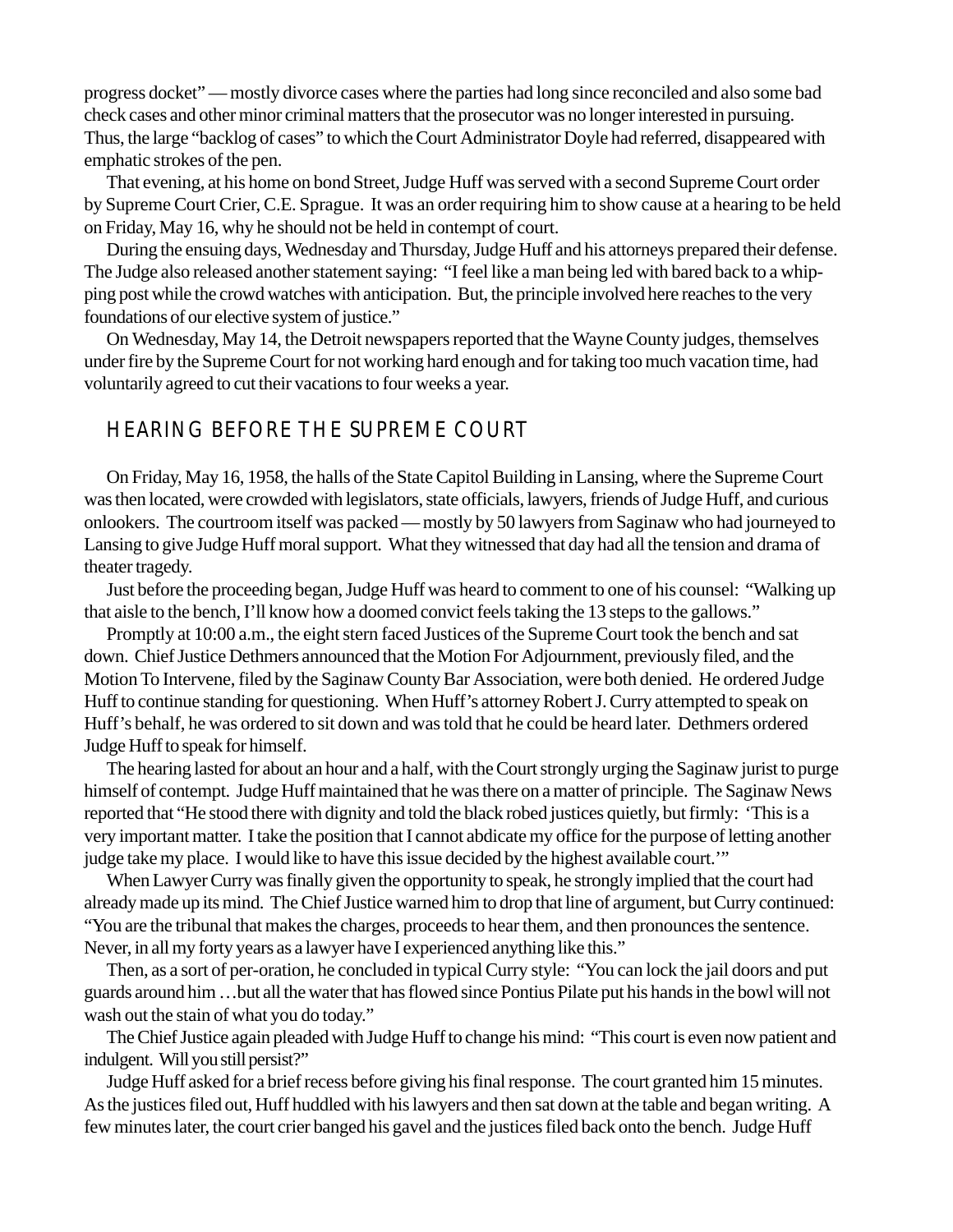arose and read from a legal pad: "I accept the consequences which may result to me personally and professionally. I will be sentenced by this court."

Huff's attorneys had told him privately that they hoped the Supreme Court would sentence him to jail, for then they could bring a proceeding requesting a writ of habeus corpus and ultimately get the matter before the Supreme Court of the United States.

The Supreme Court, perhaps foreseeing this plan, did not oblige. Chief Justice Dethmers announced that the court had determined that Judge Huff should be fined \$250.00, and added that he would be in continuous contempt until he went to Detroit as ordered.

Judge Huff and his attorneys left the Capitol Building that afternoon without paying the fine. Huff told reporters outside that he "did not have the means" to pay such a fine, but the real reason for not immediately paying the fine was that if it was paid, any hope for appeal to the Supreme Court of the United States would have been rendered moot, and Huff's lawyers stated strongly that they would make every effort to appeal.

### AFTERMATH

The end of the *Huff* case ultimately proved to be rather anti-climatic. Over the weekend, Judge Huff pondered his fate and determined that he had made his point, deciding that he would go to Wayne County while his attorneys continued to explore the possibility of an appeal.

On Monday, May 19, Judge Huff was warmly greeted in Detroit by Presiding Judge Frank Fitzgerald, who was quoted in the Detroit Free Press as saying that he had not requested any outside help from the Supreme Court.

During the one month period which Judge Quinn spent in Saginaw, the first actual case to come before Judge Quinn for trial was one in which I was personally involved, along with Peter F. Cicinnelli, a lawyer with whom I was associated at the time. The case was *Rogalski v. the Township of Buena Vista*. It involved the alleged wrongful discharge of the Township's building inspector who had been abruptly fired from his job after about four months. We had alleged that Rogalski had a contract of employment, and that it had been breached, entitling him to damages. The matter was a non jury case, assigned to Judge Huff. As things turned out, it ended up in front of Judge Quinn. Our opponent in this litigation was Walter Martin, who at the time was President of the Saginaw County Bar Association, and who himself had issued some fairly strongly worded statements about the Supreme Court orders and Judge Quinn. In addition, before the trial began, Walter made a statement on the record questioning Quinn's authority to sit in the case, and making it very clear that he was proceeding under protest.

Pete and I thought we had it made. In addition to having what we felt was a pretty strong case on the merits, our opponent was one of the leading spokesmen for Judge Huff, in opposition to the man now sitting on the bench. How wrong we were! Every time we made an objection, we were promptly overruled. Every time Walter objected to something we did, he was sustained. It soon became crystal clear to us that Judge Quinn was leaning over backwards to show just how fair he could be to the President of the Saginaw Bar. Still, we thought we had a good chance at ultimately winning the case. However, after both sides had rested, and scarcely taking time for a breath, Judge Quinn announced a verdict of No Cause for Action, commenting that "Due to the very able cross examination of the plaintiff by defendant's counsel, Mr. Rogalski had been thoroughly discredited to the point where his credibility was destroyed utterly and completely." We were completely devastated.

Attorneys Robert Curry and Walter Martin journeyed to Washington, D.C., and were admitted to practice before the United States Supreme Court. It was reported in the Saginaw News that while they were in the nation's capitol, they had conferred with some imminent appellate counsel and had finally concluded that the Supreme Court would never agree to hear a case involving a \$250.00 fine, and so all efforts to appeal were ultimately abandoned.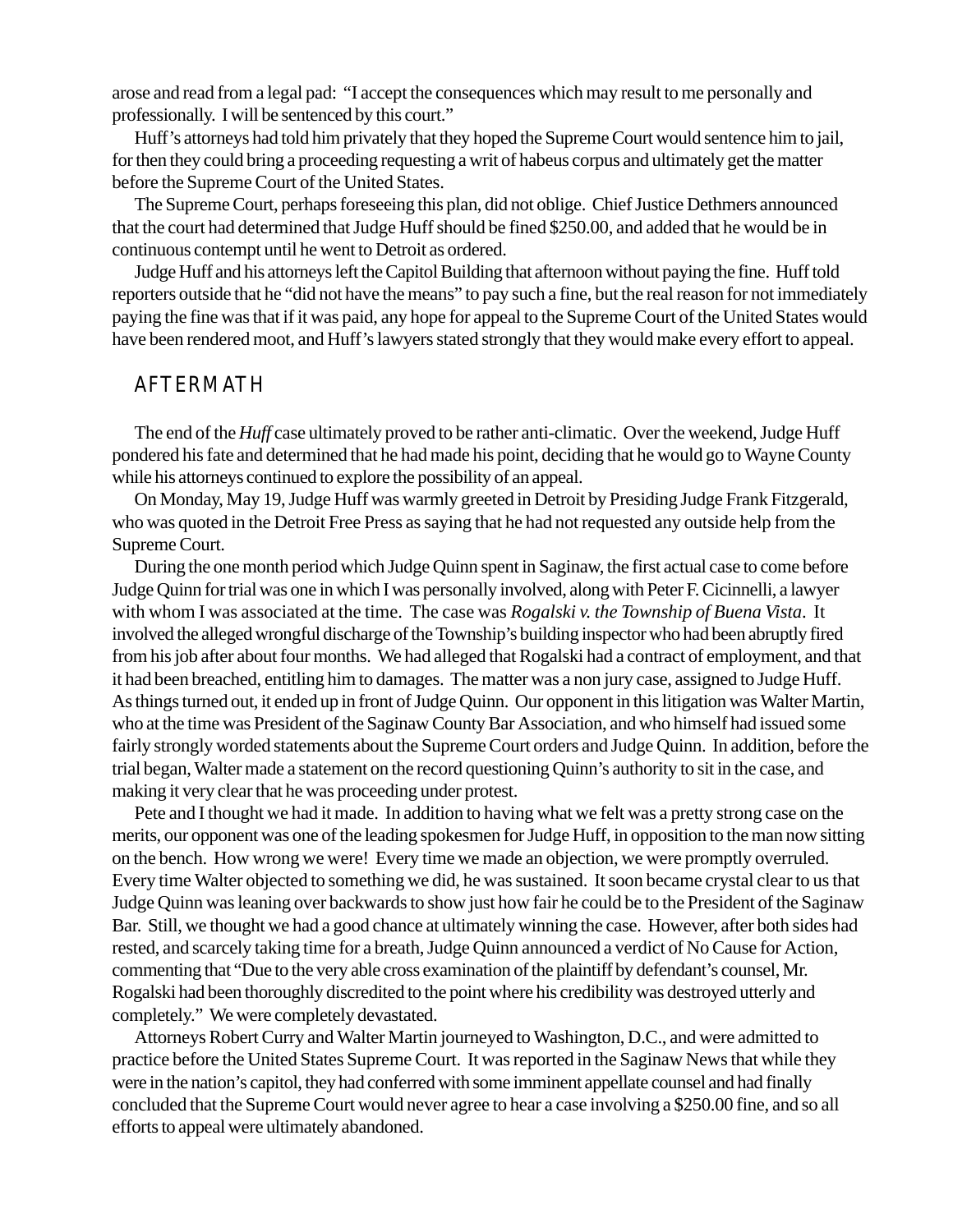Judge Huff, after serving in Detroit for nearly a month, came back to Saginaw and resumed his bench – a bench to which he was re-elected in 1959 and three more times thereafter, until he retired in 1980 at the age of 71. No one ever challenged him at the polls.

Following Judge Huff's return to Saginaw, it was reported that Chief Justice Dethmers and Meredith Doyle had met with the three judges of Saginaw County and that an agreement was reached "to consider" a few rule changes to improve the flow of cases. The Chief Judge emerged from the conference saying: "We are all in agreement and sincerely interested in doing what is essential to improve the administration of justice."

The three judges announced that they would "study" the proposals of Doyle and Dethmers and confer with local bar association members about them.

One month later – on July 18, 1958 – the Supreme Court issued a statement to the effect that it planned "no tyrannical control of the courts." An article in the Detroit News indicated that the statement had been issued after eleven circuit judges from Lansing, Flint, Ionia, Owosso, Alma and Hastings had asked to meet with the court and had expressed their grave misgivings over the whole affair involving Judge Huff.

Chief Justice Dethmers stated: "The Supreme Court has no disposition to flex its muscles, or to show how powerful we are, or to be tyrannical. We conceive of ourselves as leaders of a judicial team whose goal is to improve judicial process in this State…"

On August 15, 1958, Judge Huff reported that he had mailed a check for \$250.00 to the Supreme Court, after the appeal period had expired. He indicated that the Supreme Court had never requested it or reminded him that he still owed it.

Ten years later, under a different court administrator, the Michigan Supreme Court was urging a fourth circuit judge for the Saginaw Circuit, and today we have five.

### **CONCLUSION**

Virtually all of the participants in this struggle of nearly forty years ago are gone now: Chief Justice Dethmers, Justices Leland Carr, Harry Kelly, Eugene Black, Talbot Smith, George Edwards, John Voelker and Thomas M. Kavanagh, as well as Meredith Doyle, Judge Quinn and Attorney Bob Curry. Even the old red brick courthouse where much of this drama occurred has been torn down and replaced with a new modern structure. Judge Huff, however, has outlived them all. He still lives today in the house where he was born on Bond Street, just eight blocks from the Courthouse. I visited with him for a couple of hours just the other day. At 88, he is having a few problems with his eyes, having just undergone cataract surgery a few weeks ago, but his mind is still as sharp as ever, and he exhibited the same warm, gracious hospitality to me that has always been his trademark.

As we visited, he told me another little anecdote about this case which I had not heard before. It seems that during the month in which he served in Detroit, he was invited as a guest to a banquet by Judge Fitzgerald with a large number of Wayne County judges and attorneys in attendance. Also in attendance as a guest that evening was Justice Talbot Smith, who, of course, had sat on the Huff case just a week or two before. With a smile on his face, Judge Huff remarked that when Justice Smith was announced as a guest he was given the customary round of polite applause; but, when Judge Fitzgerald announced that they also had another very special guest, Judge Eugene Snow Huff from Saginaw, the assembled judges and lawyers leaped from their seats with loud applause and gave him a standing ovation which lasted for several minutes, while Talbot Smith sat in his chair in bewilderment.

As I left him and walked down the front porch steps and made my way to my car, the thought came to my mind which was expressed by Rodney King when he said, a few years ago: "Why can't we all just get along?"

Later on, in preparing for this talk, I came across two other statements that seemed to fit in quite nicely